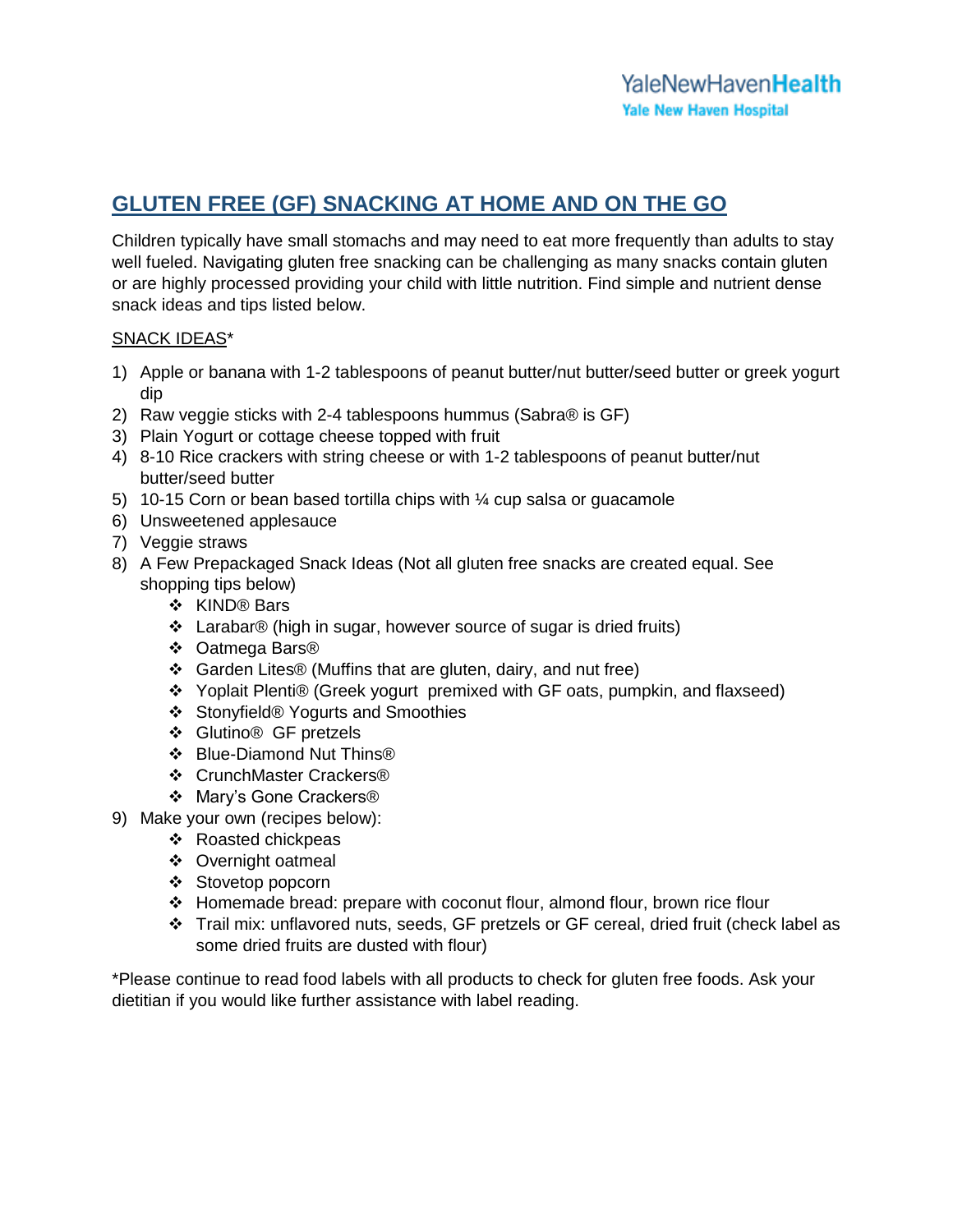## SHOP SMART

When shopping for prepackaged foods, keep your child feeling full and well fueled by choosing snacks that are:

- $\div$  Higher in Fiber: > 3 grams per serving
	- o Look for ingredients like: *brown rice flour, quinoa, rice bran, nut flour, gluten free oats, millet, amaranth, buckwheat, chia, flax, nuts, seeds, dried or dehydrated fruit, coconut flakes*
- Lower in Processed Sugar: < 12 grams sugar per serving
	- o Look for natural sugars: *dates, raisins, dried cranberries, mulberries, goji berries.*

The following ingredients are more processed and have less fiber: tapioca starch, potato starch, cornstarch, white rice flour

# **Does your child have multiple food allergies and dietary restrictions? Enjoy Life Foods® offers a variety of hypoallergenic food products.**

# TIPS

- 1) Take the guesswork out of gluten free by making meals/foods from scratch when possible. When unable to prepare foods from scratch, look for gluten free substitutes of your child's typical gluten containing foods.
- 2) Make items that can be frozen and thawed for quick, on the go snacks/meals.
- 3) Stock up on Tupperware to take homemade foods for lunch and snacks.
- 4) Buy your favorite gluten free products in bulk online: ~Gluten Free Mall:<http://www.glutenfreemall.com/catalog/> Free shipping for shelf stable items. \$10 shipping for frozen items shipped on dry ice from warehouse in Pennsylvania.

~Thrive Market, Gluten Free Section:<https://thrivemarket.com/gluten-free>

Offers 25-50% off retail prices, mostly organic or "natural" products. There is a 30 day free trial, then a \$60 per year (\$5 per month) membership fee.

5) Looking for an online source of information? Try the Celiac Support Association Website [http://www.csaceliacs.org](http://www.csaceliacs.org/)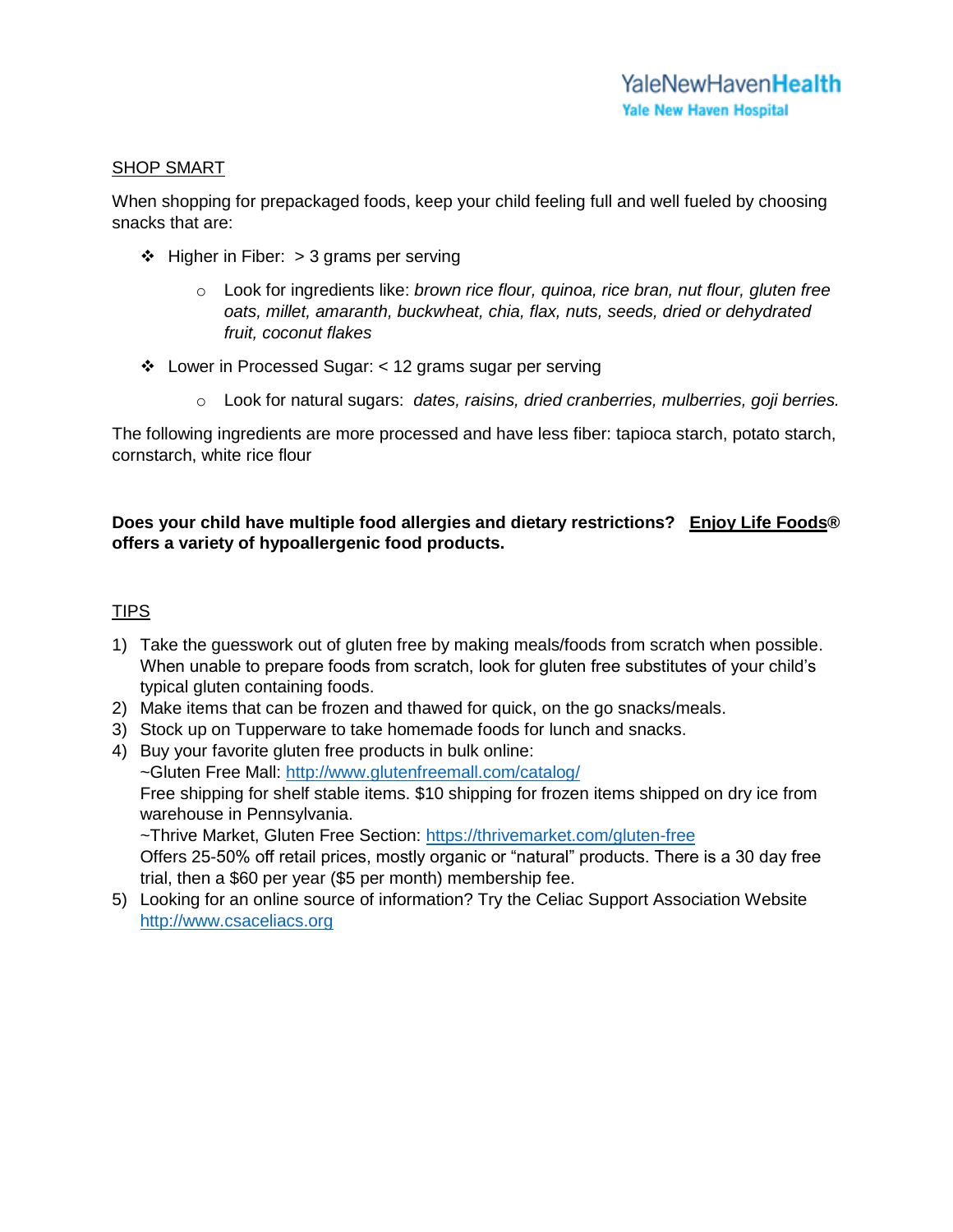## RECIPES

## **ROASTED CHICKPEAS**

### Ingredients:

1-15 ounce can chickpeas

2 tablespoons olive oil or other vegetable oil of your choice (canola, avocado, sesame, etc)

2-4 teaspoons spice or herbs as desired (garlic, cumin, chili powder, paprika, cinnamon, rosemary, thyme, oregano, etc)

Can also season with cinnamon, honey, and coconut oil for a sweet treat

#### Directions:

1. Preheat oven to 400°F.

2. Rinse and drain the chickpeas. Blot dry with paper towel. Toss with oil and other desired seasonings. Spread evenly on baking sheet.

3. Bake for 20-30 minutes, shake pan every 10-15 minutes for even roasting.

## **OVERNIGHT OATS**

Ingredients:

½ cup certified GF oats

½ cup milk or milk substitute (almond/soy/coconut)

1 teaspoon maple syrup or honey

Additional toppings of choice: yogurt, fruit, nuts, nut butters, etc

Pinch of cinnamon

Directions:

Combine ingredients in airtight container. Store overnight in the refrigerator, best eaten the next day.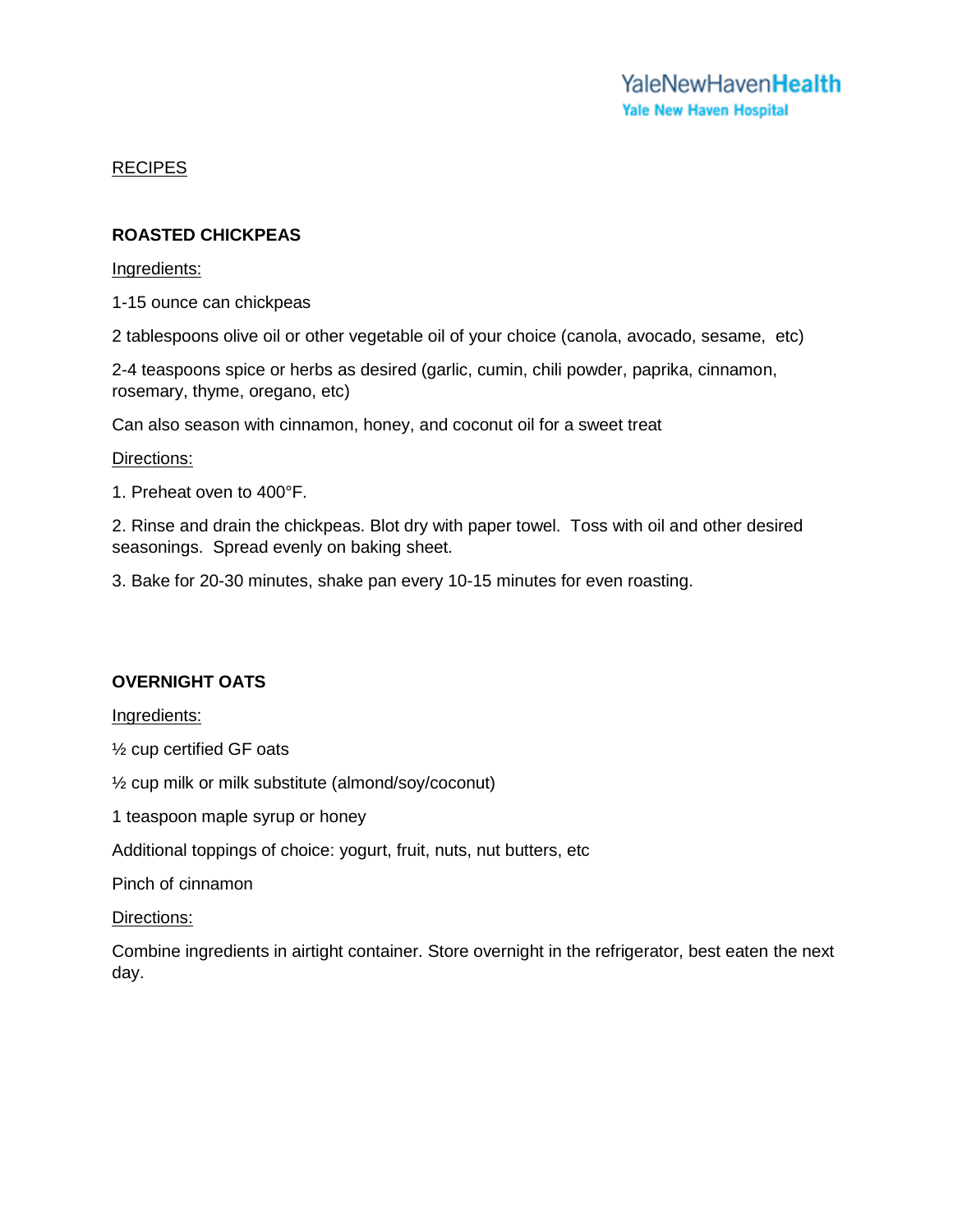## **HOME MADE POPCORN**

#### Ingredients:

3 Tablespoons coconut, canola, peanut, or avocado oil or butter

1/2 cup popcorn kernels

#### Directions:

1. Heat the oil in a 3 quart sauce pan on medium high heat.

2. Add 3 kernels to the oil and cover. When the 3 kernels pop, add the rest of the popcorn kernels in an even layer. Cover, remove pot from heat, and count to 30.

3. Add the pot back to the heat. When popping begins, occasionally shake the pot over the burner. When popping slows (about 2 minutes), uncover the pot and remove from heat to serve.

## **NO BAKE PEANUT BUTTER COCONUT BITES**

### Ingredients:

3/4 cup unsweetened shredded dried coconut

3/4 cup gluten-free rolled oats

1/4 cup ground flaxseed

1/4 cup peanuts (chopped, or other gluten-free add-ins, chocolate chips, raisins, etc.)

3/4 cup peanut butter (or almond butter, sesame butter, cashew butter)

1/4 cup pure maple syrup

#### Directions:

1. In a large bowl, combine dry ingredients (coconut, oats, flaxseed, peanuts.

2. In a medium bowl, whisk together wet ingredients (peanut butter and maple syrup).

3. Pour wet mixture over dry mixture. Using a sturdy spatula, fold together until well incorporated.

4. Scoop mixture into your hands and roll into bites; about  $1 - 1 \frac{1}{2}$  tablespoons per scoop. If the mixture is too dry, add in a bit more maple syrup and peanut butter.